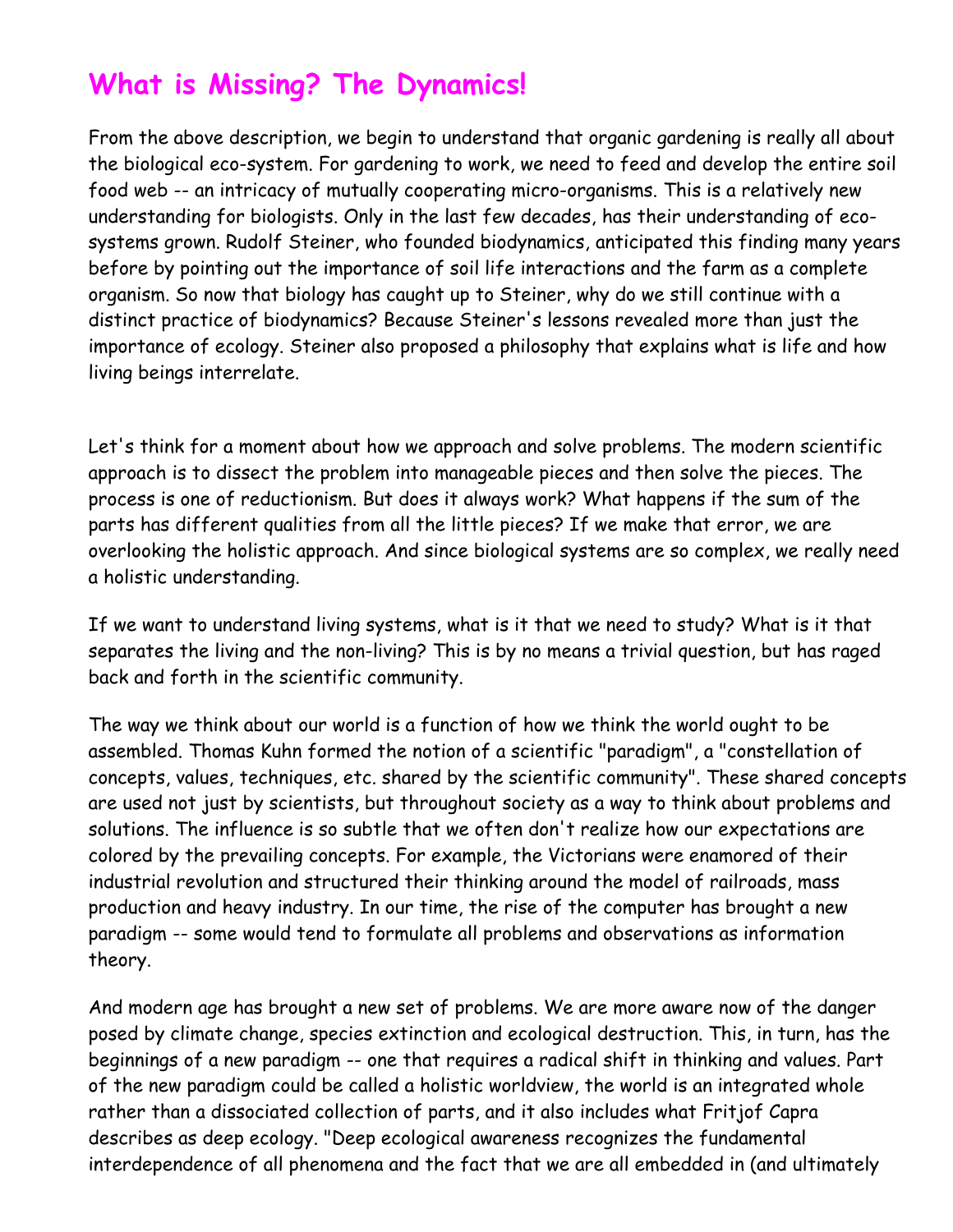dependent on) the cyclical processes of nature. Deep ecology recognizes the intrinsic value of all living beings and views humans as just one particular strand in the web of life."

One thing we can say -- living things are in a process of change. As in this picture of a flower, they are in a constant process of change -- growing, maturing and ding over time. Seeing life as dynamic is crucial to recognizing what it is. Reductionist science is focused on taking a sequence of short-term snapshots, then assembling them into a sequence. Is this approach adequate? Perhaps the piece-meal model serves the narrow purpose for which the scientist has developed it. But it should be no surprise to realize that reductionism is inherently unsatisfying -- it feels like something is missing if we aren't looking at the whole picture.

Here's another example -- which picture is the apple? Answer: all of



them! The apple tree goes through all these stages, of growing, flowering, producing fruit and seed

and going dormant for winter. Is there any one stage that represents "appleness"? No, because we have to carry the thought of all these stages occurring at different points in time when we think about an apple tree. So the concept of the "apple-nature" really can only exist in our imagination. Steiner



refers to the "apple-ness concept" as an "archetype" -- the fundamental idea standing behind all those partial examples of which we can only see one at a time. With our imagination, we start to gain an understanding of the human's role in gardening. Nature proceeds over time to form living systems. But nature is not able to anticipate and plan ahead. So human imagination can assist the process by providing conscious planning and direction.

### **Toward an Open Philosophy**

Our way of understanding or philosophy exerts a large influence -- the way we think about our world is a function of how we think the world ought to be assembled. Thomas Kuhn stated the notion of a scientific "paradigm", a "constellation of concepts, values, techniques, etc. shared by the scientific community". These shared concepts are used not just by scientists, but throughout society as a way to think about problems and solutions. The influence is so subtle that we often don't realize how our expectations are colored by the prevailing concepts. For example, the Victorians were enamored of their industrial revolution and structured their thinking around the model of railroads, mass production and heavy industry. In our time, the rise of the computer has brought a new paradigm -- we tend to formulate all problems and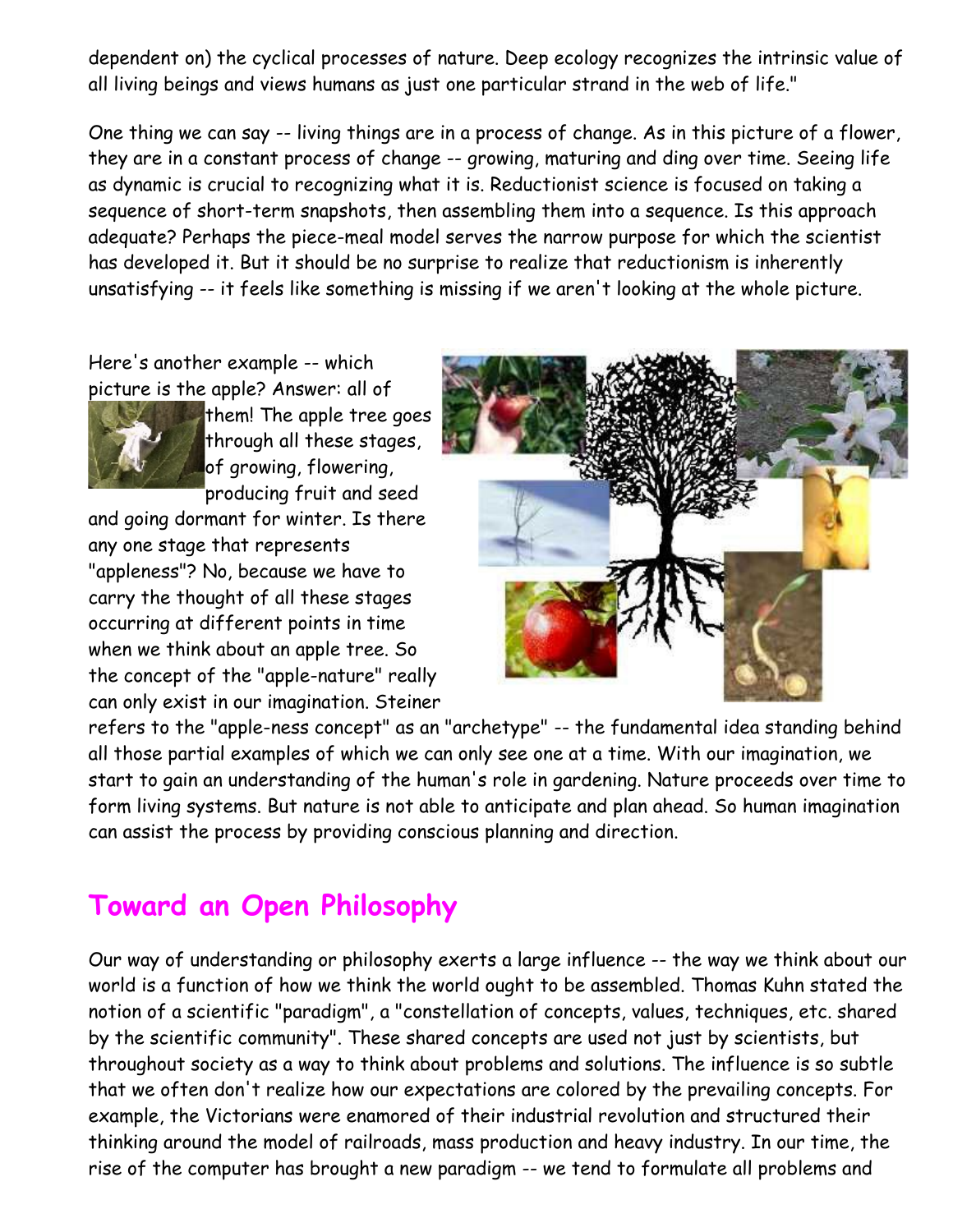observations as information theory. All these paradigms true or false? No, they are just looking at the same observations with a different perspective.

We are more aware now new problems, dangers posed by climate change, species extinction and ecological destruction. This, in turn, has the beginnings of a new paradigm -- one that requires a radical shift in thinking and values. Part of the new paradigm could be called a holistic worldview -- that the world is an integrated whole rather than a dissociated collection of parts -- what Fritjof Capra describes as deep ecology. "Deep ecological awareness recognizes the fundamental interdependence of all phenomena and the fact that we are all embedded in (and ultimately dependent on) the cyclical processes of nature. Deep ecology recognizes the intrinsic value of all living beings and views humans as just one particular strand in the web of life."

As an example, consider how systems exhibit complexity in ways that would not have been expected. We can describe the chemical characteristics of carbon, hydrogen and oxygen atoms. But would you know that when assembled into sugar molecules, the aggregation tastes sweet? The system has a new characteristic that was not obvious in the pieces. It has been suggested that such characteristics are "inherent" in the components. That is, we could say that the "definition" of the atoms includes the property that they could form sugar molecules. It isn't too hard to see the problem here -- does that mean we also have to expand the "definition" to include the property of forming proteins, fats and every other kind of molecule? If so, that's a "definition" that would take far more than an encyclopedia to write. Such a "definition" is so overblown that it becomes useless and a sort of circular argument. Ironically, Godel's Theorem uses formal logic to prove that one can never develop a complete logical system. When logic tries to explain everything, it still fails to be able to fully explain itself.

So the reductionist approach has inherent limits and will, at some level, fail to provide a complete and adequate explanation. Why then is it so popular that it dominates scientific thinking? Because, like most of our technology, it is very useful most of the time. If one tries to solve a problem, it is often helpful to break it down into manageable portions. Of course, a different person could view the problem in a different way, breaking it into a different set of components. Does that mean one perspective is right and the other wrong? Not necessarily -- both approaches can have their own strengths and weaknesses -- they are merely looking at the same set of facts using a different focus. Given that reality is more than can be held in a single thought, every attempt to think is a partial abstraction. That is, in order to think, we develop conceptual models about things. The model is not the full reality -- just as the map is not the territory. Any model can be useful in formulating an understanding of how things work; the difference in perspective just means a difference in which components get emphasized.

How then does one know whether a conceptual model is correct? The answer lies in pragmatic experience. What do you want to use the model for? Does it work in that context? If so, okay. How do we decide if a model is working for us? The most pragmatic way is practical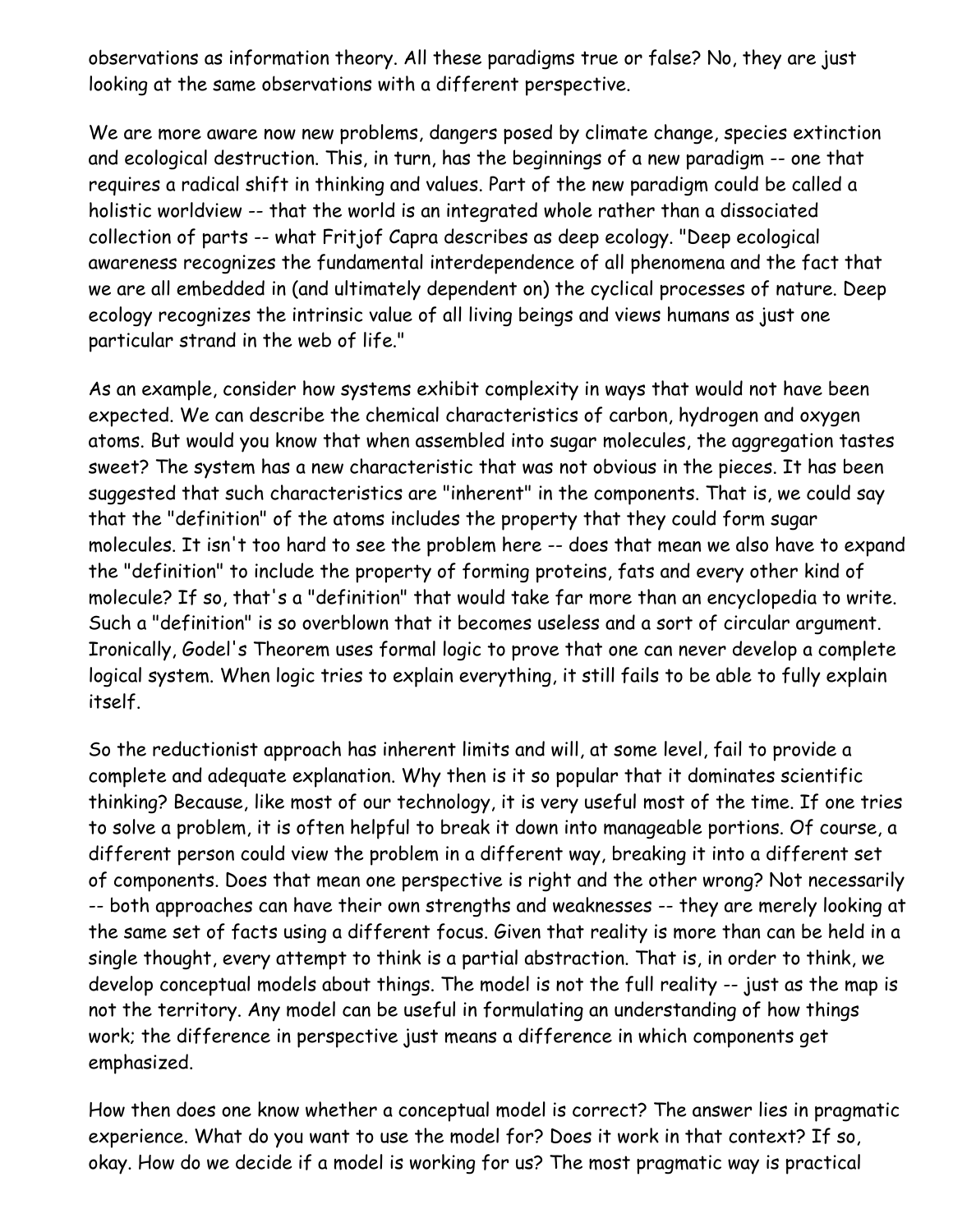applications -- can we use the model to develop "testable hypotheses"? That is, can the model predict a fact that we can go out and test? Is the model complete at explaining a wide range of observations? We can also ask if the model's explanations are consistent and don't involve logical contradictions. We can ask if the model is accepted by others -- but we want to avoid the trap of falling into a group-think dogma. So it may be more productive to ask ourselves if our own intuition accepts how the model explains things. Steiner emphasized that his students should always test his explanations against their own experience and by meditation without accepting even his own opinions as fact.

The reason for discussing conceptual models is that biodynamics is just such a model -- one that departs from conventional understanding in key aspects. Nevertheless, biodynamics has proved a useful model for understanding living systems from a perspective that emphasizes the dynamic process of life. This emphasis is not a new one -- Western science has historically struggled between the reductionism and holism.

The conceptual framework of the world as a machine was completed by Isaac Newton. In the Newtonian world, every event happens by necessity -- it has to happen; the universe has no choice. Everything is predetermined if we know the initial conditions and the physical laws. For example, if the marksman knows precisely the angel and velocity of his bullet, he knows it's trajectory and exactly where it will hit. As stated by Leon Lederman, director of the Fermi Lab, "We hope to explain the entire universe in a single, simple formula that you could wear on your T-shirt." Newtonian mechanics worked well at describing the physical universe. Other bodily functions, like digestion and metabolism, required the development of modern chemistry. At that point, it appeared that animals could be described as machines, albeit more complicated than mere mechanical clockwork.

If clockwork strikes you as an incomplete explanation, you are not alone. The same time period saw the rise of the Romantic Movement in opposition to the mechanical paradigm. The Romantics returned focus of the nature of living pattern or organic form. Goethe coined the term "morphology" for the study of biological form from a dynamic, developmental viewpoint. He pointed out nature's "moving order" and developed a very modern concept of form as a pattern of relationships within an organized whole. "Each creature", wrote Goethe, "is but a patterned graduation of one great harmonious show." As an artist, Goethe felt that visual perception was the door to understanding organic form. Steiner was very much influenced by Goethe's perspective and philosophical approach.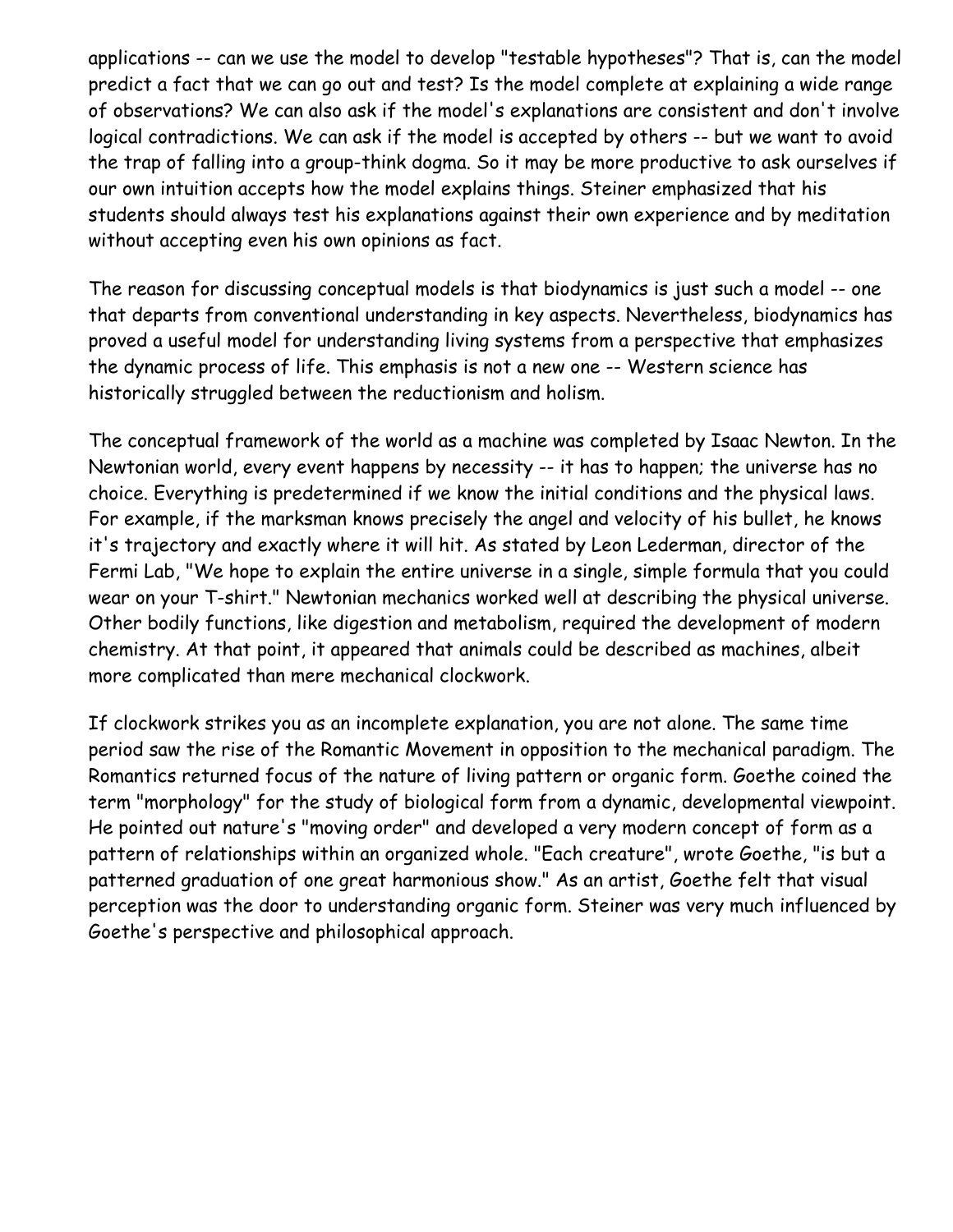

Illustration: Above is a normal embryo of the dragonfly Platycnemis pennipes. When the posterior of the egg is ligated, it develops a small but complete embryo.

Then the tide turned. Further advances in science established the mechanistic conception of life among biologists. Yet these advances carried within themselves the seeds of the next wave of opposition. Cell biology was unable to fully explain all the coordinating activities necessary for the cell as a whole to properly function. The German embryologist Hans Driesch initiated the opposition to mechanistic biology with pioneering experiments. He found that if one divided an embryo at a very early stage, one would get -- not half an embryo -- but a complete embryo of half size. Somehow, the cells maintained a pattern and did their best to develop within that pattern. It is hard to resist the impression that there exists somewhere a blueprint or plan of assembly. There is a strong sense of purpose. It seems as if the growing organism is being directed towards its final state by some sort of global supervising agency. This sense of destiny has led biologists to use the term "fate map" to describe the seemingly planned unfolding of the developing embryo. Driesch postulated a causal factor that he called entelechy -- a force that acts on the organism without being part of it, ie. from the outside.

Embryonic development exposed limitations of the reductionist model. As an organism grows from an initial cell, how can those cells specialize in different ways, becoming muscle cells, blood, bone cells and so on? How can one account for all these biological forms in terms of reductionistic physics? The scientist can clearly see organizing factors at work, but has little idea of how these organizing factors relate to known physics. The development of the embryo embodies the central mystery of all biology -- how can totally new structure emerges in the progression from inanimate to the animate? It seems that some concept of a nonphysical entity or life-force must be added to the laws of physics and chemistry to understand life itself.

Investigations into systems found another problem with the deterministic viewpoint. Under Newton's mechanics, we can predict a system's position at any time if we know the starting conditions. For example, if we look at the path traced by a pendulum, if we know the initial speed and movement and the amount of friction, we develop a mathematical expression that will perfectly predict the pendulum's position.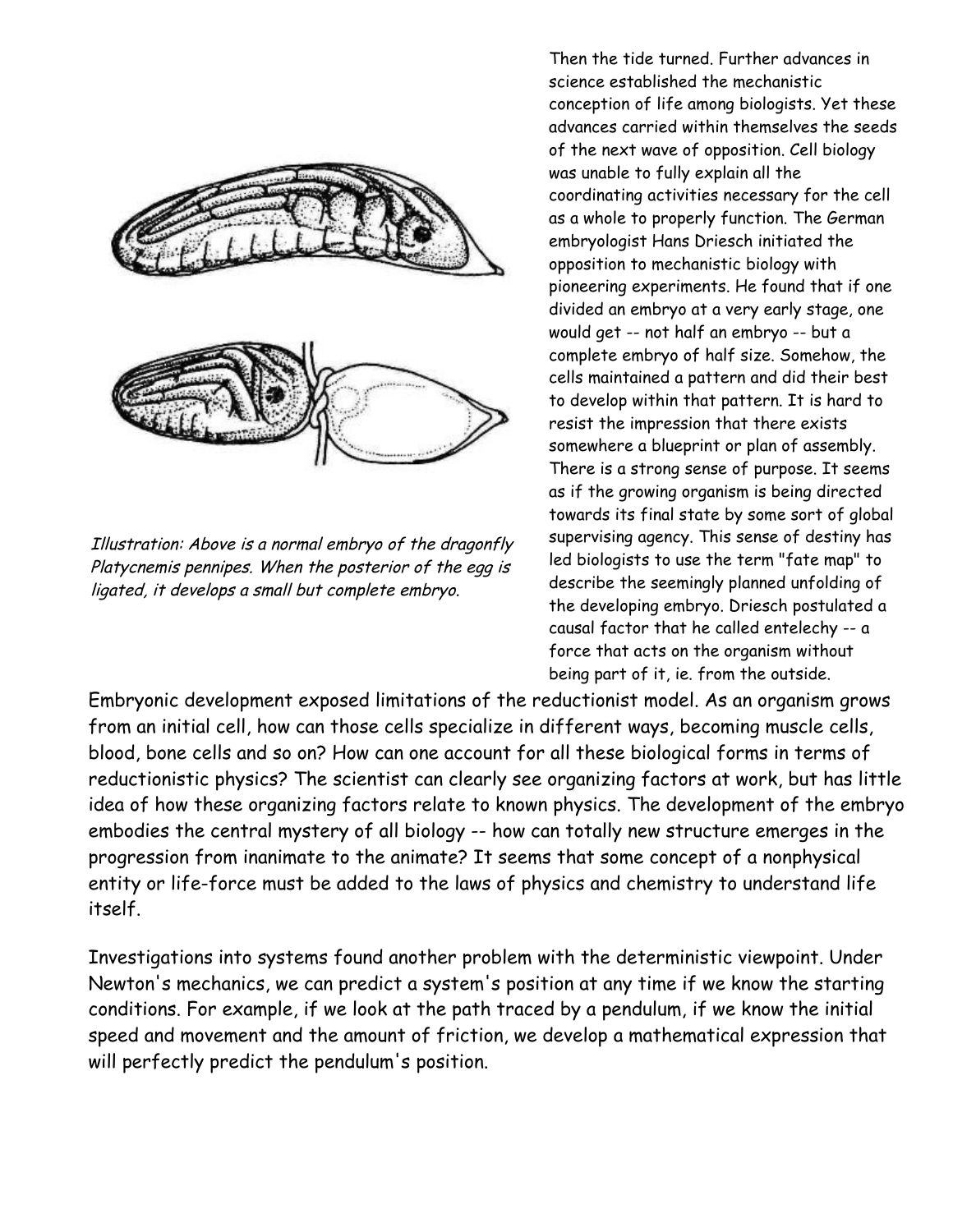

The Lorenz attractor is not completely random, it stays inside a certain envelope. But within that "a butterfly flapping its wings in China" envelope, it is not possible to predict.

But scientists found there were other types of systems that also could be described with a mathematical expression but were not predictable. The figure shows one example of what is called a "strange attractor". The system is not totally random -- it always stays within a particular envelope. But within that envelope, its behavior is not known. This is because the mathematical relations are complex. Even very small differences in the starting position are magnified into uncertainty in future position. This example was found when scientists were trying to build a global model of weather systems. The discovery lead to the statement that could influence the weather across the ocean. This statement is not really an exaggeration because the even very small perturbations in the starting conditions can

lead to exactly such large changes in the overall system.

With this in mind, let's generalize about how natural systems behave. Consider the black box as representing a system. Within is undifferentiated stuff -- chaos, in a word. From the outside, energy comes hurtling through the system and out again.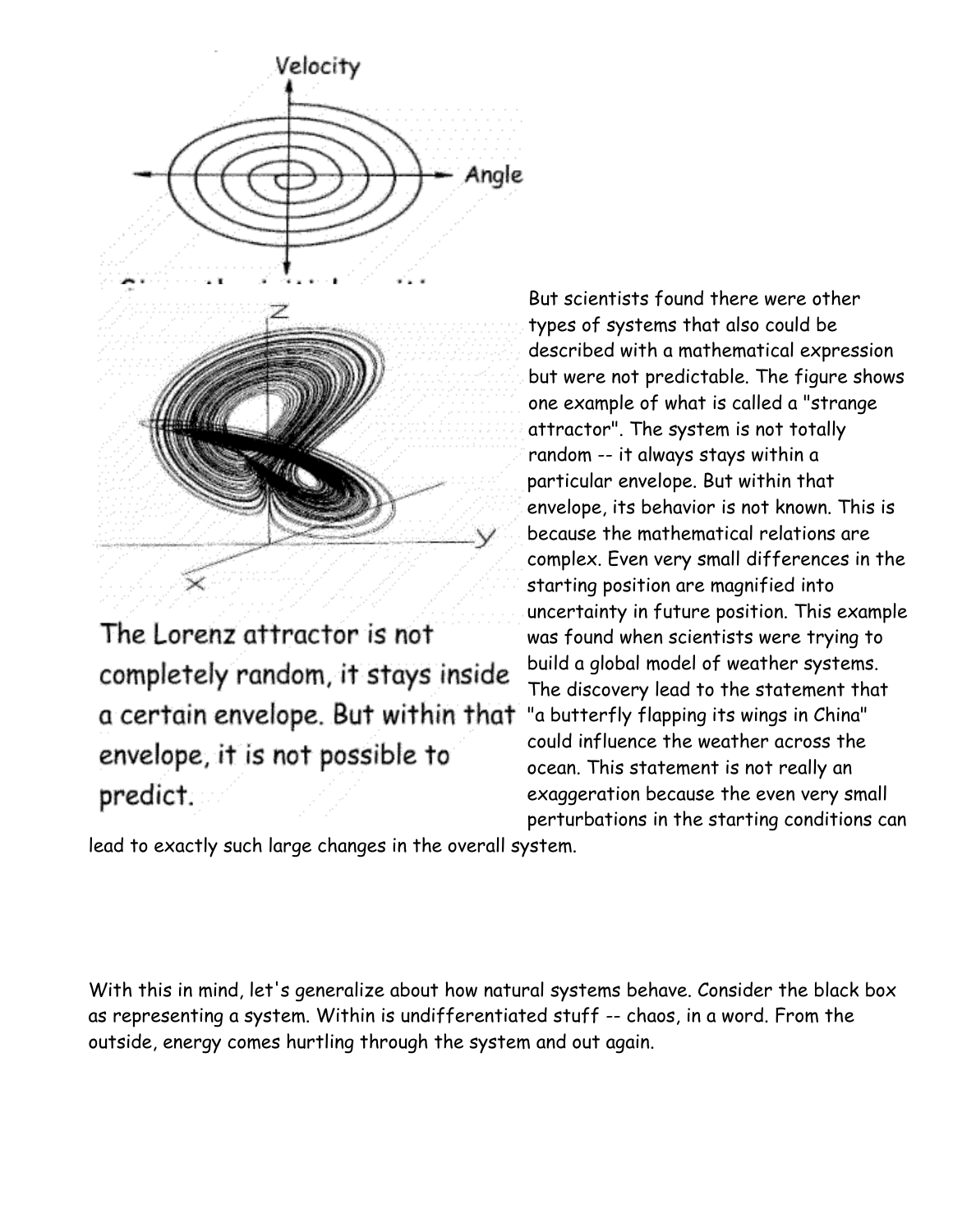

A system starts as undiffertiated chaos, under incoming energy

Now a strange thing happens. As the energy passes through, some of it is retained and the stuff inside the system begins to form into some kind of order. This is a surprise because under the natural laws of physics, things don't get more organized -- they are supposed to get less organized. (Entropy, the amount of disorder, is supposed to increase.) But there is a loophole. This is an "open" system, meaning that energy is passing through it. And some of that energy can be captured temporarily to assemble an ordered structure inside the system boundary even though the disorder will eventually be manifest outside the system.



The system borrows from the energy flow and selforganizes.

Eventually, the system can be come organized in ways that are quite complex and unpredictable.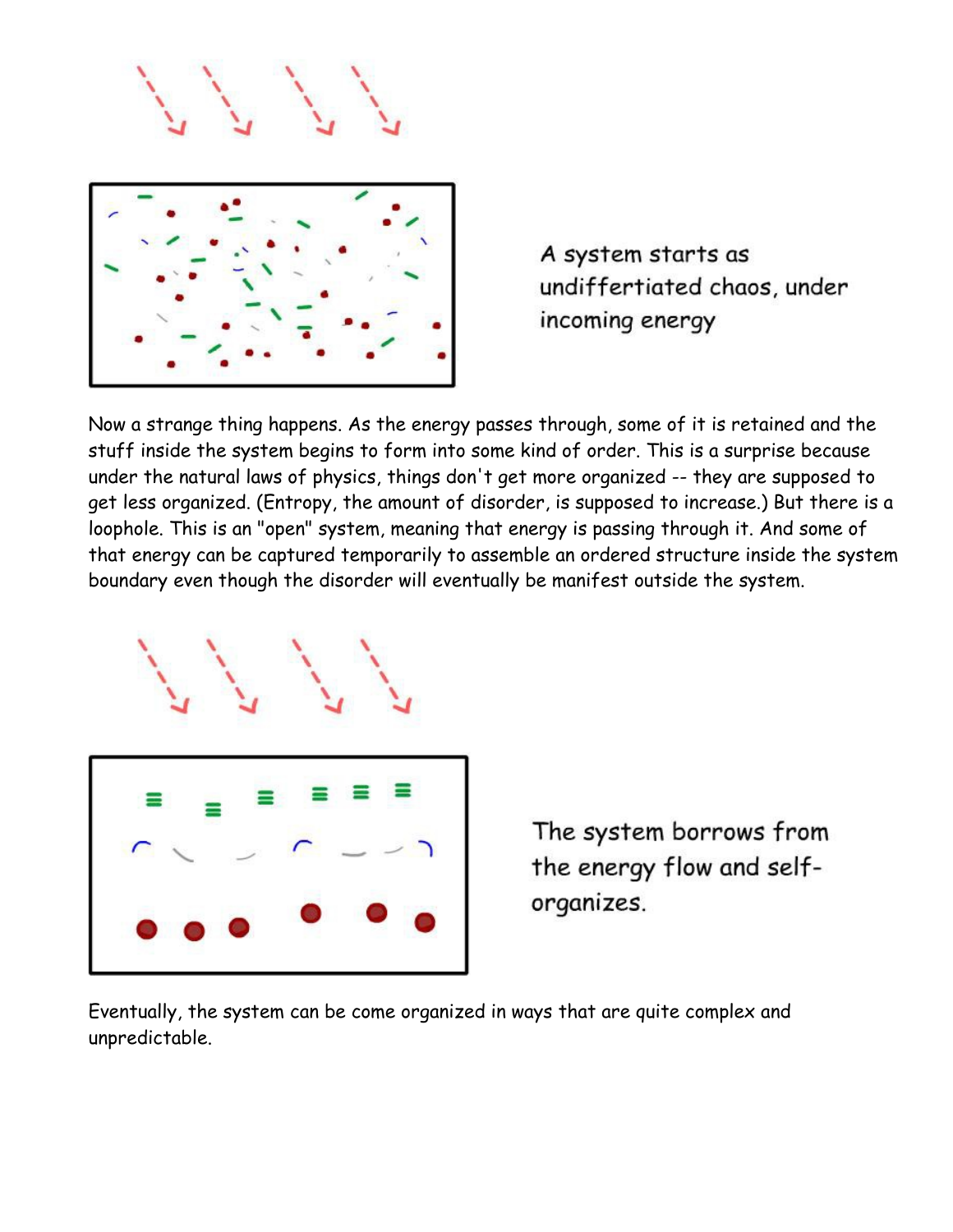

Organization evolves into unique and unexpectedly complicated forms.

Notice two key parts of this illustration - (1) there is a skin or boundary for the system - there has to be an "inside" and an "outside". The outside serves as the source for the incoming energy and as the place where "disorder" can be thrown away. (2) The inside starts as chaos; later the disorganized stuff falls into some sort of pattern. (3) Change happens over time; there is history. The pattern formed today can mature into a different pattern tomorrow. So the pattern at any time is a function of how it got there.



Here is an example of that sort of organization. Imagine that you are looking down into a pot of water boiling on the stove. Since water is transparent, we can't see the organization set up as thermal energy passes through. But other liquids have visible color changes. This picture shows what are called Benard cells. As the liguid is heated, it forms colored convection cells that we can see. These cells arrange themselves looking like a living cell culture.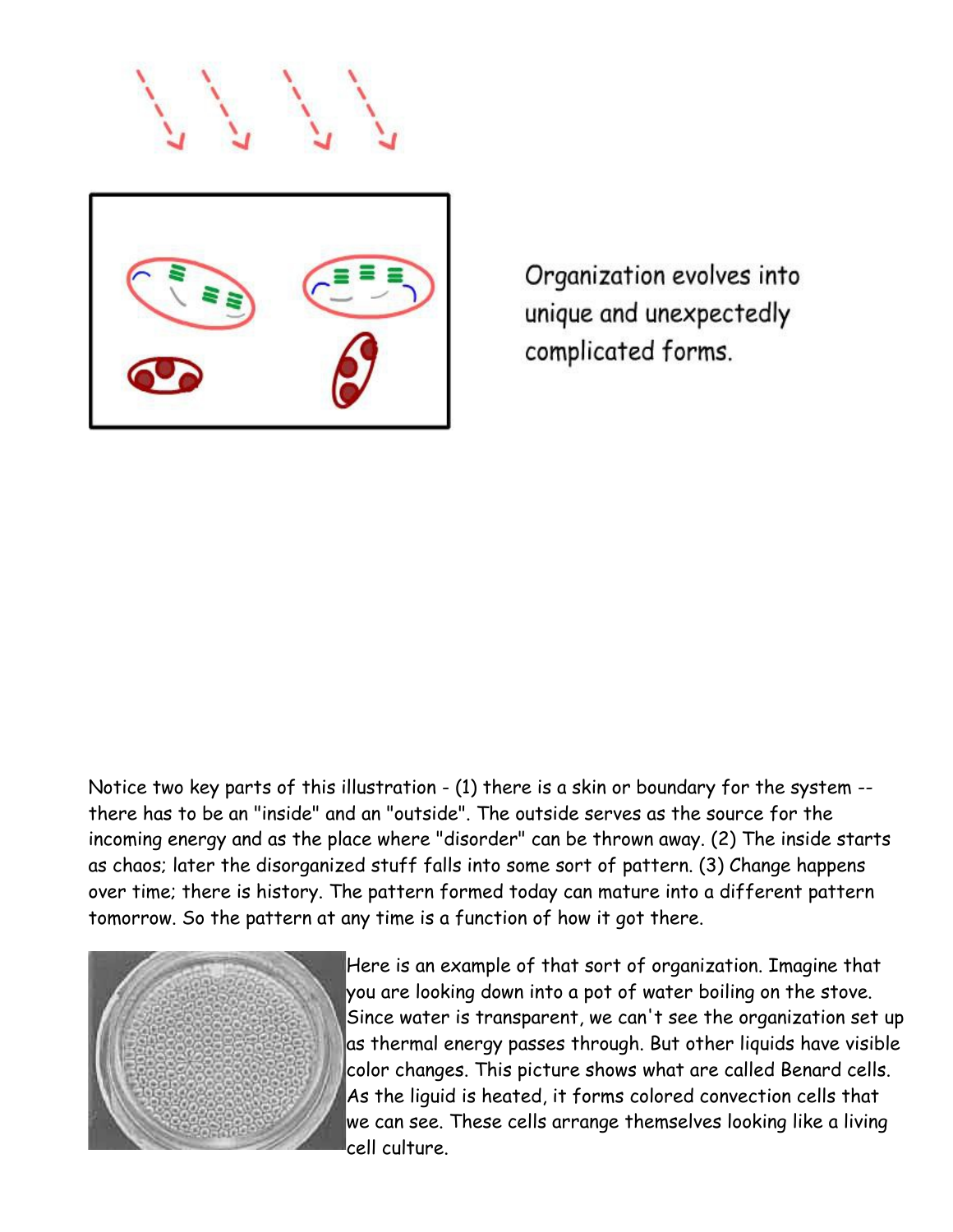Open systems of this sort were studied by Ilya Prigogine as he formed theories of what he called "dissipative structures". The interesting thing is that under these open energy conditions, it is the natural event for systems to self-organize and turn their undifferentiated chaos into some sort of ordered structure. It is even possible for that structure to refine and evolve and develop an increasing level of complexity. Sometimes the systems evolve in ways that are completely unexpected. And complex systems do not always evolve the same way each time -- the unexpected changes can take the system down alternative paths of development.

So there can be two alternative paths and no way to predict which will be chosen. It looks like nature has "free will". After a series of such choices, the system has developed a history that would be unlikely to be repeated under similar circumstances and is not pre-determined or predictable. Systems reach critical "choice points" at which they may leap abruptly into new states of greater organizational complexity. Statistical assumptions fail because a single fluctuation can become amplified and stabilized, altering the system dramatically and suddenly. Suddenly, the future is not predictable after all.

Discovery of these systems has created a revolution in scientific thought. These systems cannot be understood by analysis of the little parts. The properties of the parts but can be understood only within the context of the whole. The key characteristics of systems - sensitivity to small changes in environment, the history of critical points of choice, the uncertainty and unpredictability of the future -- are revolutionary new concepts. Nature turns out to be more like human nature -- unpredictable, sensitive to the surrounding world, influenced by small fluctuations. In the deterministic world of Newton, there is no history and no creativity. In the world of dissipative structures, history plays an important role, the future is uncertain and this uncertainty is at the heart of creativity.

"The hope that physics could be complete with an increasingly detailed understanding of fundamental physical forces and constituents is unfounded. The interaction of components on one scale can lead to complex global behavior on a larger scale that in general cannot be deduced from knowledge of the individual components." (J. P. Crutchfield, et al., Scientific American, December 1986, p. 38.)

Dissipative structures bring a series of interesting questions. From where does the system get its pattern? Is it inherent in the components? If so, we have the problem of trying to include all the possible complexity, even unrealized pathways, into the definition. Or does the organizing pattern come from outside? In that case, what is the mechanism? And regardless of where the pattern comes from, how is it transmitted or communicated to the components? And finally, how does one explain evolution? Why do the systems develop increasingly refined complexity over time? Is there an overall guiding force or purpose that directs the evolution? Can the natural world be said to have purpose?

System science brings a series of interesting questions. From where does the system get its pattern? Is it inherent in the components? If so, we have the problem of trying to include all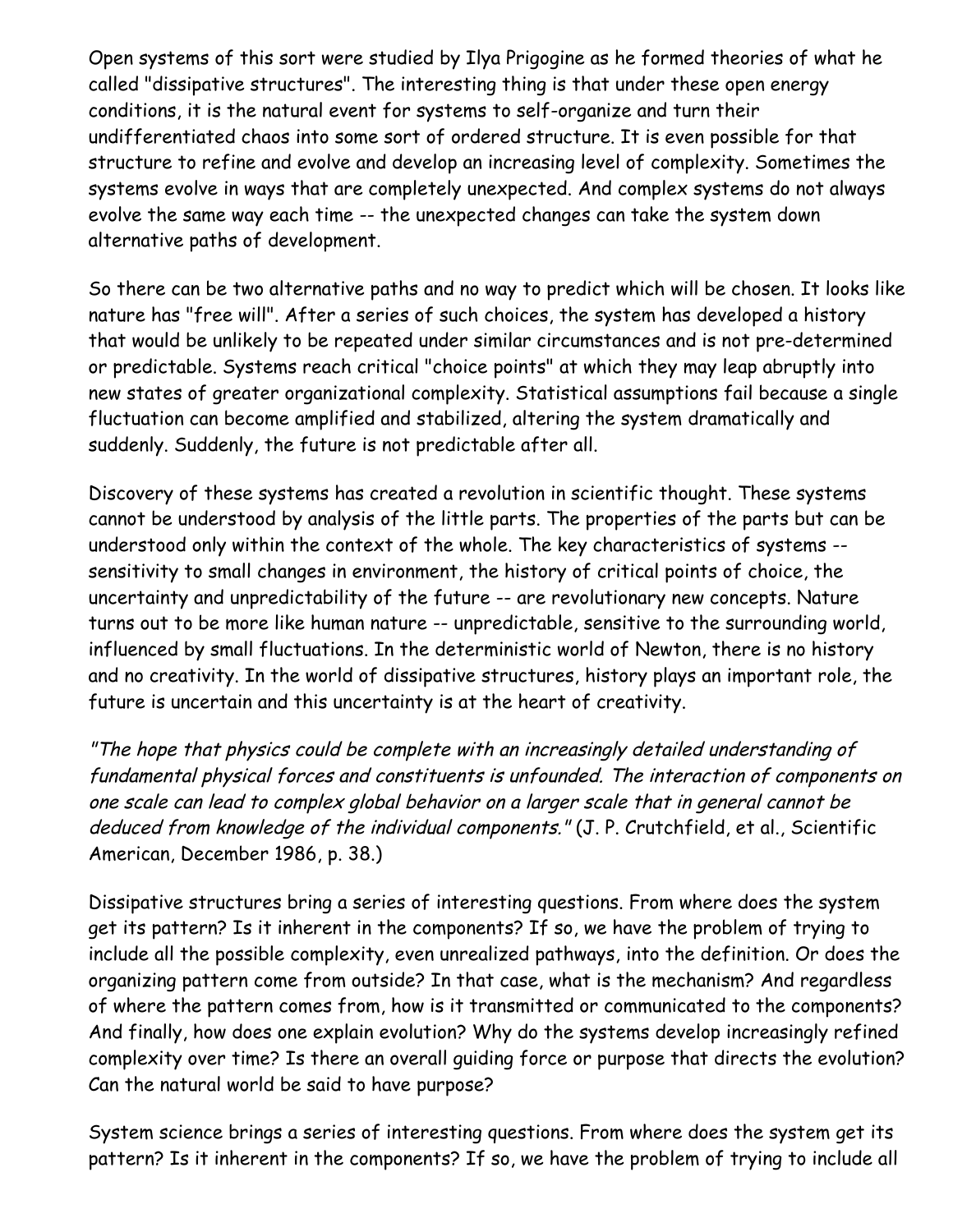the possible complexity, even unrealized pathways, into the definition. Or does the organizing pattern come from outside? In that case, what is the mechanism? And regardless of where the pattern comes from, how is it transmitted or communicated to the components? And notice that the all-important pattern is pure information -- that is, it is non-material. Who would have thought that the non-material world would influence our existence?

And finally, how does one explain evolution? Why do the systems develop increasingly refined complexity over time? Is there an overall guiding force or purpose that directs the evolution? Can the natural world be said to have purpose?

So pervasive is the mechanistic paradigm that ascribing purpose to nature would be an enormous taboo for any scientist. When James Lovelock proposed his Gaia theory -- that life on Earth regulates the whole planet as a giant organism -- biologists attacked his hypothesis because they could not imagine how life could create and regulate these conditions without being conscious and purposeful. Conventional scientists could not accept the idea that the causal agent is purposeful -- that there is a purpose and design in nature.



The PATTERN is out there. Yeah, whatever...

Keeping an open mind to new concepts is the challenge - our educational institutions train against such possibilities. Paul Davies says, "Mysteries such as the origin of life and the progressive nature of evolution encourage the feeling that there are additional principles at work which somehow make it easier for systems to discover complex organized states. But the reductionist methodology of most scientific investigations makes it likely that such principles, if they exist, are being overlooked in current research."

## **Philosophical Foundations**

First, let's understand some of Steiner's thinking about how the world works. For thousands of years, people (including some very smart ones) have been thinking about how things work. Without the benefit of our detailed technical knowledge, they assembled their own conceptual models. And because these were empirical for their level of technology, they are still logical models for anyone outside of a science lab. That is, their observations and interpretations form a consistent, logical framework still valid at the level of a farmer standing in the dirt.

One such observation has to do with the material world and the immaterial. One observes the effects of forces and energy - the pull of gravity, the warmth of sunlight, the change of substances due to heat or cold. Yet these are immaterial forces; we can't see whatever it is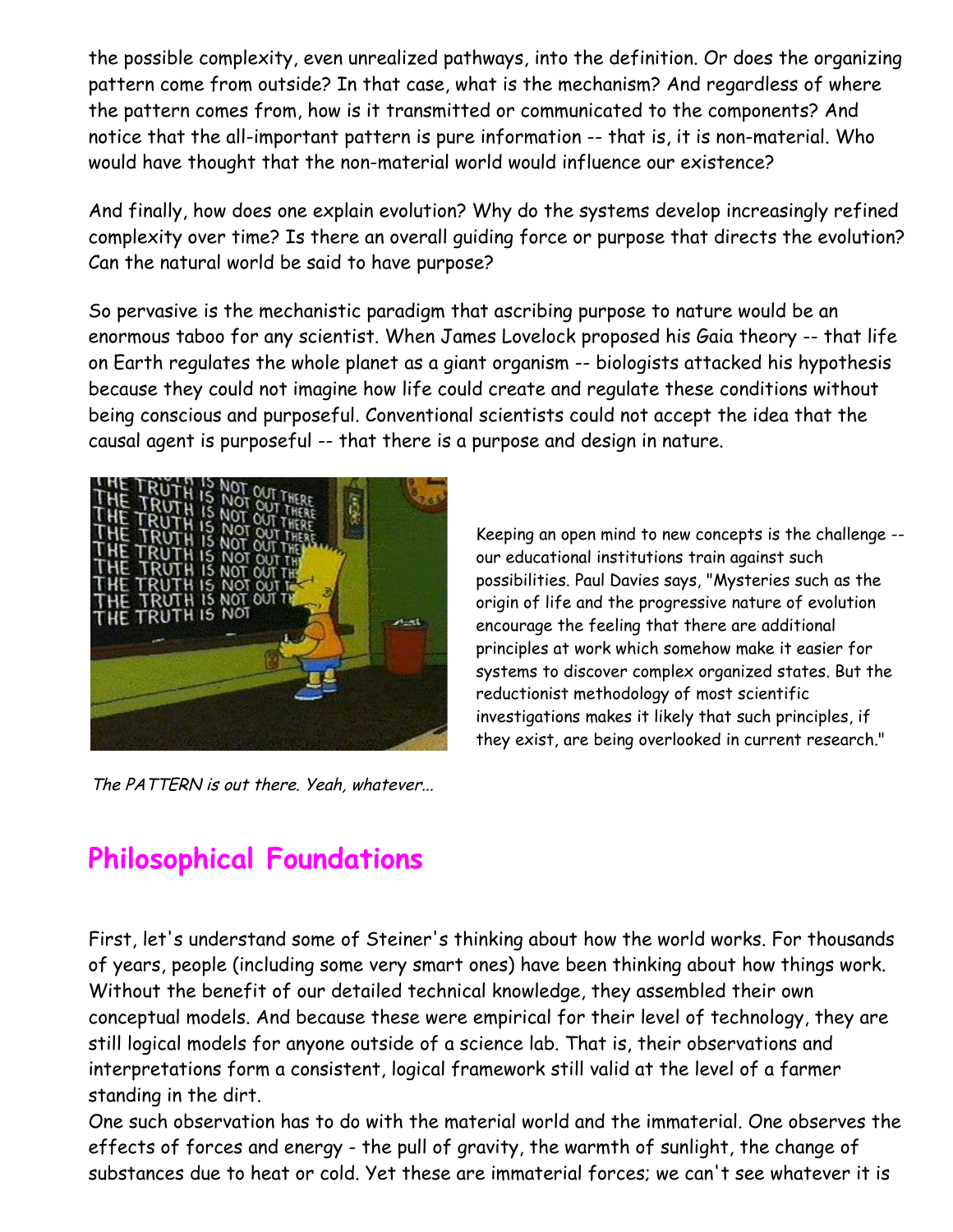that makes them happen.

Also we can observe that material objects occur in a variety of forms, from the heaviness of a rock to the light touch of a breeze. So it seems logical to see the "stuff" exists in a continuum - ranging from heavy, dense hard matter (say a rock) to matter that changes (solids melt to liquids) to light, insubstantial forms (vapor and gases) to immaterial energy (light, warmth). The material world and the immaterial worlds interpenetrate each other. At one end of the continuum, we have cold, heavy materials, subject to gravity. At the other end, we have increasingly less substantial matter, like air.



Now if we call the immaterial world "spirit", we find one part of Steiner's framework: "Matter always in spirit; spirit always in matter." It is part of Steiner's belief system that matter seeks to escape and become spirit, while spirit seeks to incorporate into the material world. Together these two tendencies define how the universe works.



Earth forces are concentrated, then dissipated -- life throws matter up, opposite to gravity. Cosmic forces are brought down to the material world.

The other part of Steiner's framework has to do with a piece of the "immaterial" world. As we mentioned earlier, modern science has been forced to the understanding that the patterns of organization are critical to understanding how the world works. And we don't fully understand these patterns - where they come from, how they get transmitted to living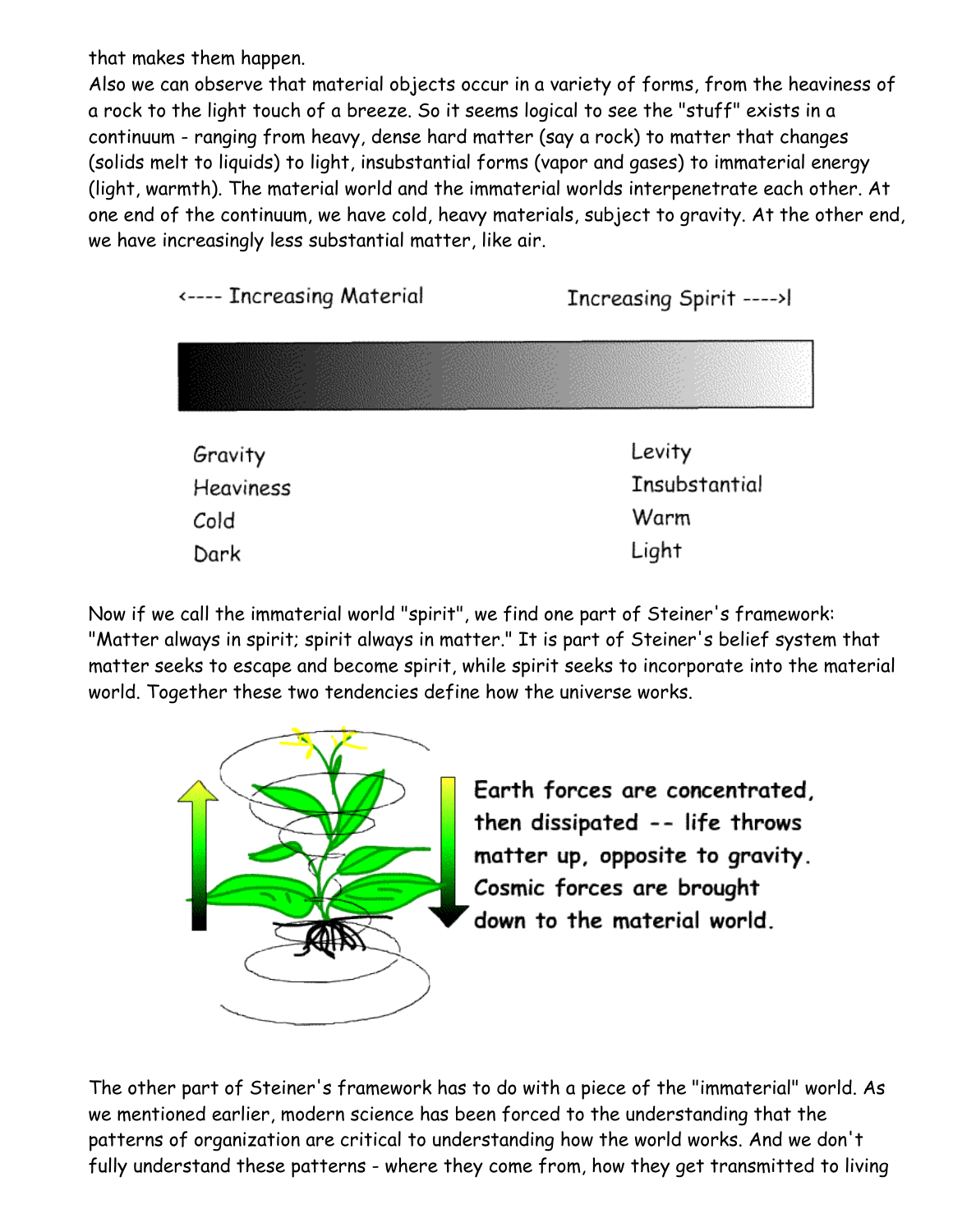things. But we do see that important patterns are repeated time after time in the world. Each pattern can be viewed as a constellation of recurring themes. A theme that organizes a healthy body for use, organizes a recognizable pattern in a plant's body or in the growth of natural forms. So, for example, if we take the plant as a medicinal herb, we may find that the pattern information comes through as improvement in our own health. Thus, the idea of congruency - that pattern information can be recognized and used to guide the immaterial forces that, in turn, shape the material world. Steiner used this concept to develop special herbal preparations designed to guide natural processes or "formative forces". These forces, while invisible, are recognized by the effects they produce in living beings.

### **The Dynamics of Growth**

So with an open mind, let's consider how a philosophy of plant dynamics works. We start with observing how plants operate.



When we look at how a plant grows, we see two different kinds of growth. Of course, these don't happen at quite the same time. First, there is an expansion as the plants burst forth in the spring. This growth is lush, vegetative and forms the bulk of the plant's substance. But then there is a qualitative change -- later growth is of a different kind. Under the warmth and light of summer, the plant becomes harder and dryer. It develops an upright growth form. The vegetative leaves become smaller and finally disappear completely, The plant moves into produces flowers and fruit. It's substance becomes dissipated into airborne pollen, fragrance, color and taste. It effect the plant has moved from creating material substance of the earth and water to creating more refined substance -- that of the air and light. Behind these two manisfestations of growth, we can visualize two difference types of growth forces; one of lush, watery, vegetative growth and one of dry, hard maturity.

But these forms of growth are just the what we see as visible. We can also imagine processes that we can't directly see. For the plant growth to occur, the plant must be taking in food or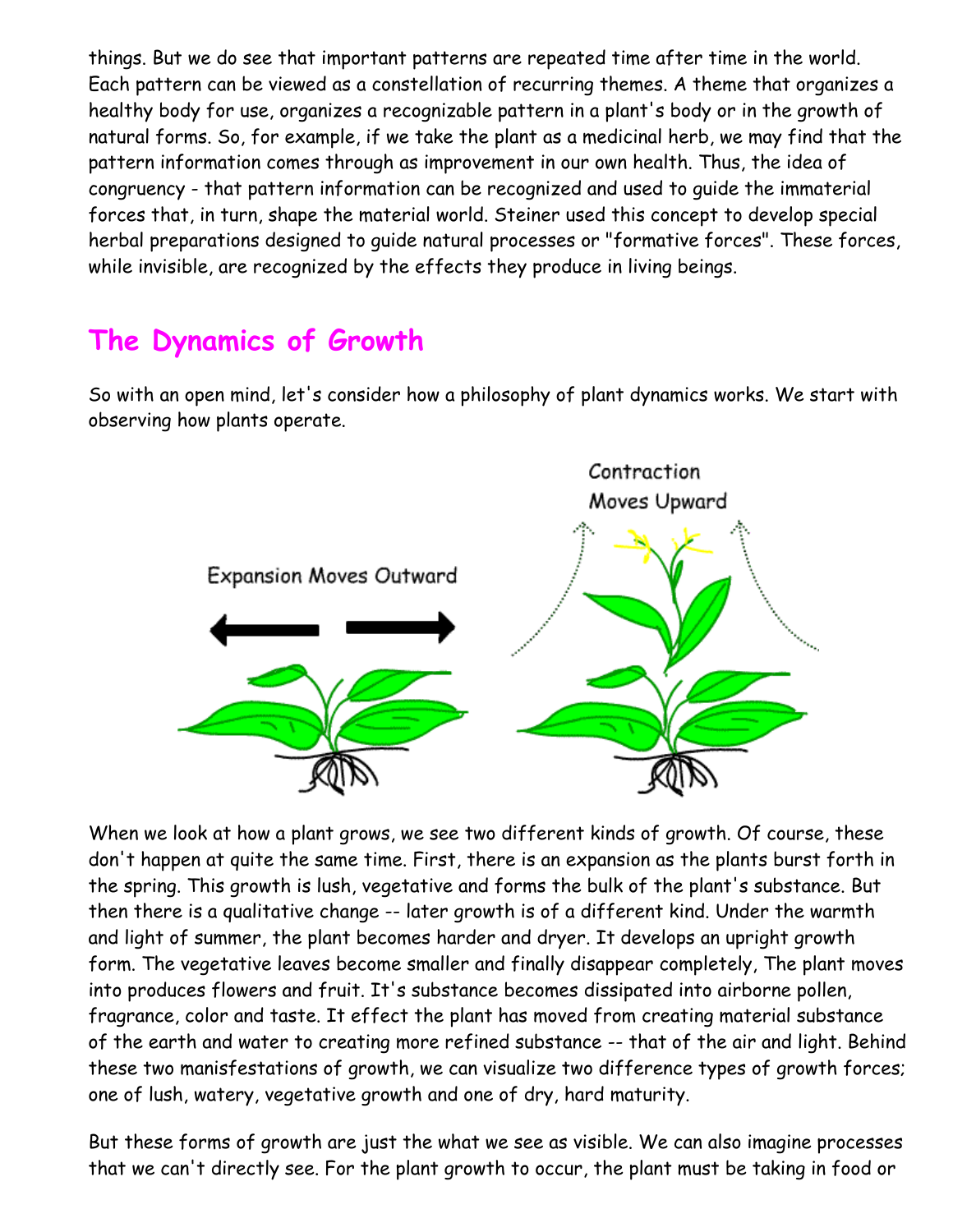energy from it's surroundings. In fact, we can see that there are two different streams of nutrition involved.



Indeed, the plant is pulling in water and nutrients form the soil in order to form its vegetative body. And then it pulls in light and warmth for the maturing process. It is only with the light and warmth of summer that the plant ripens fruit and sets seed. Here is where the information of the plant's pattern becomes important. The seedling starts out with an initial pattern (the seed embryo) but adjusts form and function to fit its own internal information (genetics), the nearby environment and subtle information coming from the fardistant outside. We call the idealized pattern of the plant the "archetype". Each plant has some idea of that basic pattern but modified according to the specific circumstances. The archetypal pattern information is especially important as seed formation sets up the embryo and pattern for the next generation. And certain patterns from plants are useful when our own body gets out of kilter -- hence medicinal herbs. If one thinks of what is being conveyed as the pattern information, one can understand how even a small amount of a substance can have a great effect.

So we can understand two different gestures in how the plant forms itself. Underground, the root develops as an expanding sphere. New rootlets grow radially outward. But the root also becomes a hard, concentrated substance. All the roots are organized to either to bring in water and nutrients from the outside to the center and to store concentrated nutrients. To do that, the root quickly becomes hard and woody. The vital areas of the root are short-lived -- only the tiny and delicate root hairs in the outer periphery are growing and renewing. These harden rapidly into the woody roots. Overall, the root sphere is organized as pulling inward to a center focus point.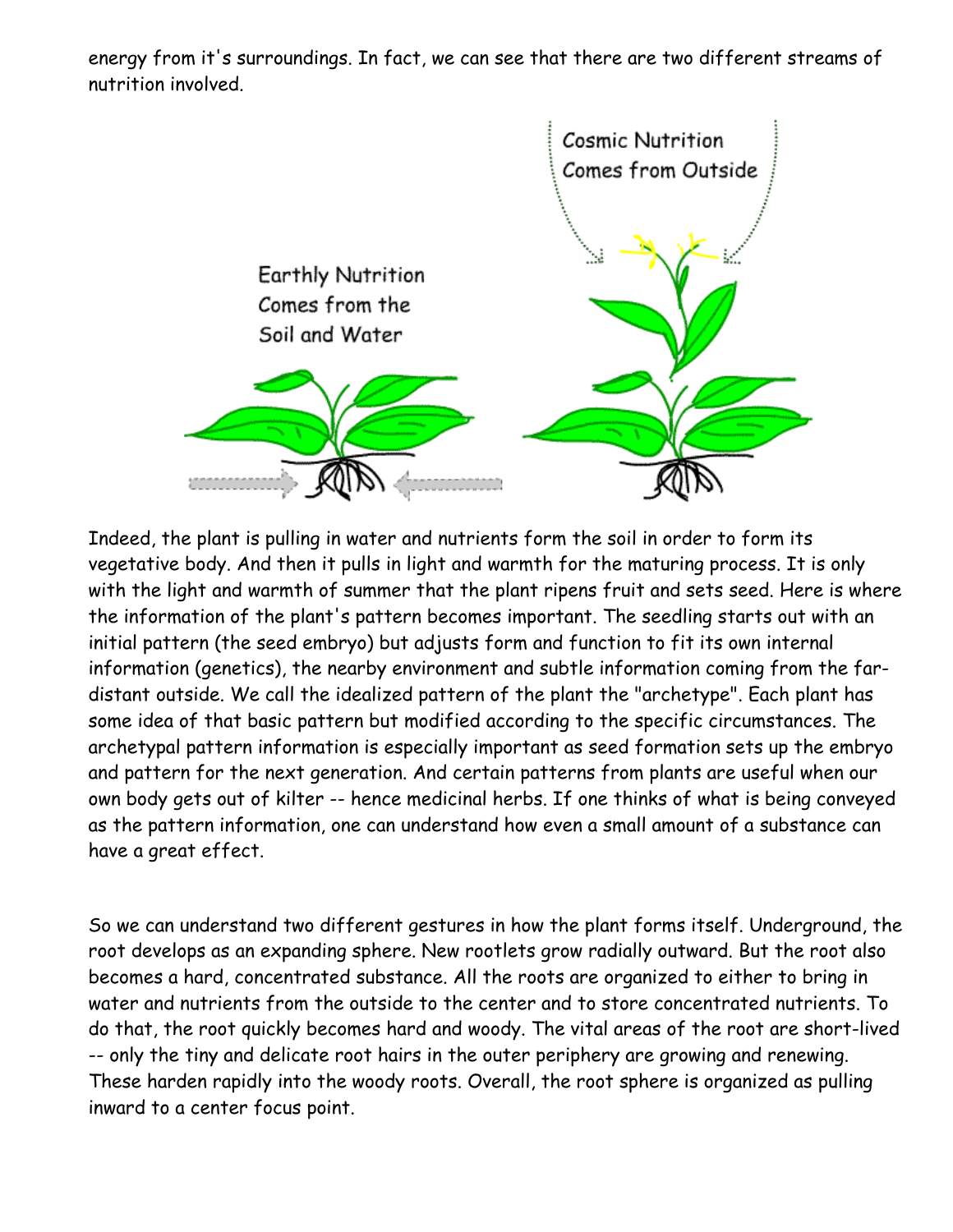

gesture of reaching outward, curving around a focal point as if to embrace it from the outside.



Earth forces are concentrated. then dissipated -- life throws matter up, opposite to gravity. Cosmic forces are brought down to the material world.

From this observation, we can describe two opposite but interacting polarities of growth, like the yin-yang in Oriental philosophy. Examples occur in all sorts of contexts. The solid sphere is a case of forces pulling in, the same way the sun's gravity pulls in the planets of the solar system. Here we have gravity waves coming out from the center, and matter being attracted and falling inward. The hollow sphere represents the different kind of force -- one that reaches out and around rather than toward the center. One has only to look at the upward thrusting form of the plant to observe that life-force tries to be the opposite to gravity. Think about how when we "feel heavy" we are depressed and low-energy while when we "feel light" we are joyous and full of life. "Levity" is what we call this tendency for life-force to be opposed to gravity.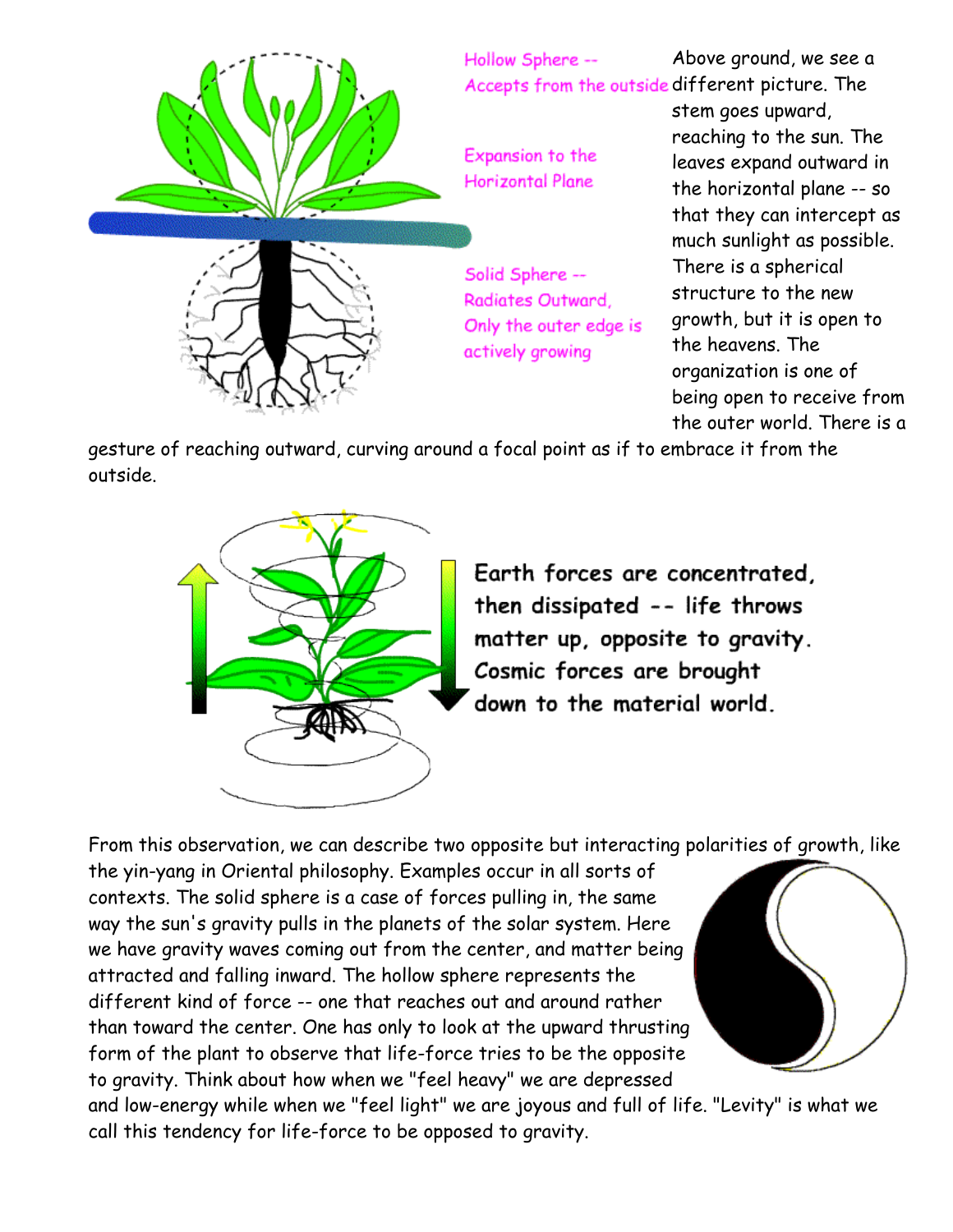Gravity is a good example of the centering type of force. The sun exerts a pulling force that holds the planets in their orbits. We know that gravity is an attractive force pulling toward a mass. But where is the polar opposite? How can there be such a thing as anti-gravity?



One explanation comes from Einstein's explanation of gravity. He pointed out that gravity causes a curvature in space. Imagine that we set up a elastic rubber sheet as in the picture. We can set a ball bearing or heavy marble in the center. See how the elastic sheet deforms due to the weight of the ball? In the same way, the mass of the sun deforms so that an orbiting planet, as shown by the lighter white ball, must keep circling in order to avoid falling into the sun's well. The elastic sheet analogy illustrates some other

principles.

(1) What holds up the heavy marble at the center? Obviously the elasticity of the rubber sheet. The elastic force must provide enough force to counter the weight of the marble, otherwise the marble would just drop all the way through. We can imagine that elastic lines of force are distributed throughout the sheet in direct opposition to the gravity forces of the heavy marble. These forces can be considered as levity, the opposite of gravity. In the case of the solar system, the sun's curvature of space is opposed by something -- namely the resistance of the fabric of space itself.

(2) In the picture, the elastic sheet is covering only a small circle -- the elastic forces pull out until they reach the outer circumference where they transfer the marble's weight to the rim. Imagine that in the case of the solar system, the space-time sheet is infinite in size - then the sun's weight is transferred to infinity or at least the entire rest of the universe. Similarly, the lines of levity are imagined to stretch to the farthest reaches of the cosmos.

| <b>Solid Center</b>                                     | <b>Hollow Center</b>                                               |
|---------------------------------------------------------|--------------------------------------------------------------------|
| Centripetal -- seeks the center, solid in the<br>middle | Centrifugal -- embraces around the center, hollow in<br>the middle |
| Forces radiate outward to the periphery                 | Forces come inward from the periphery                              |
| Gravity -- Substance falls in                           | Levity -- Substance grows out                                      |
| Yin, earthly                                            | Yang, cosmic                                                       |
| Concentrating inward                                    | Dispersing outward                                                 |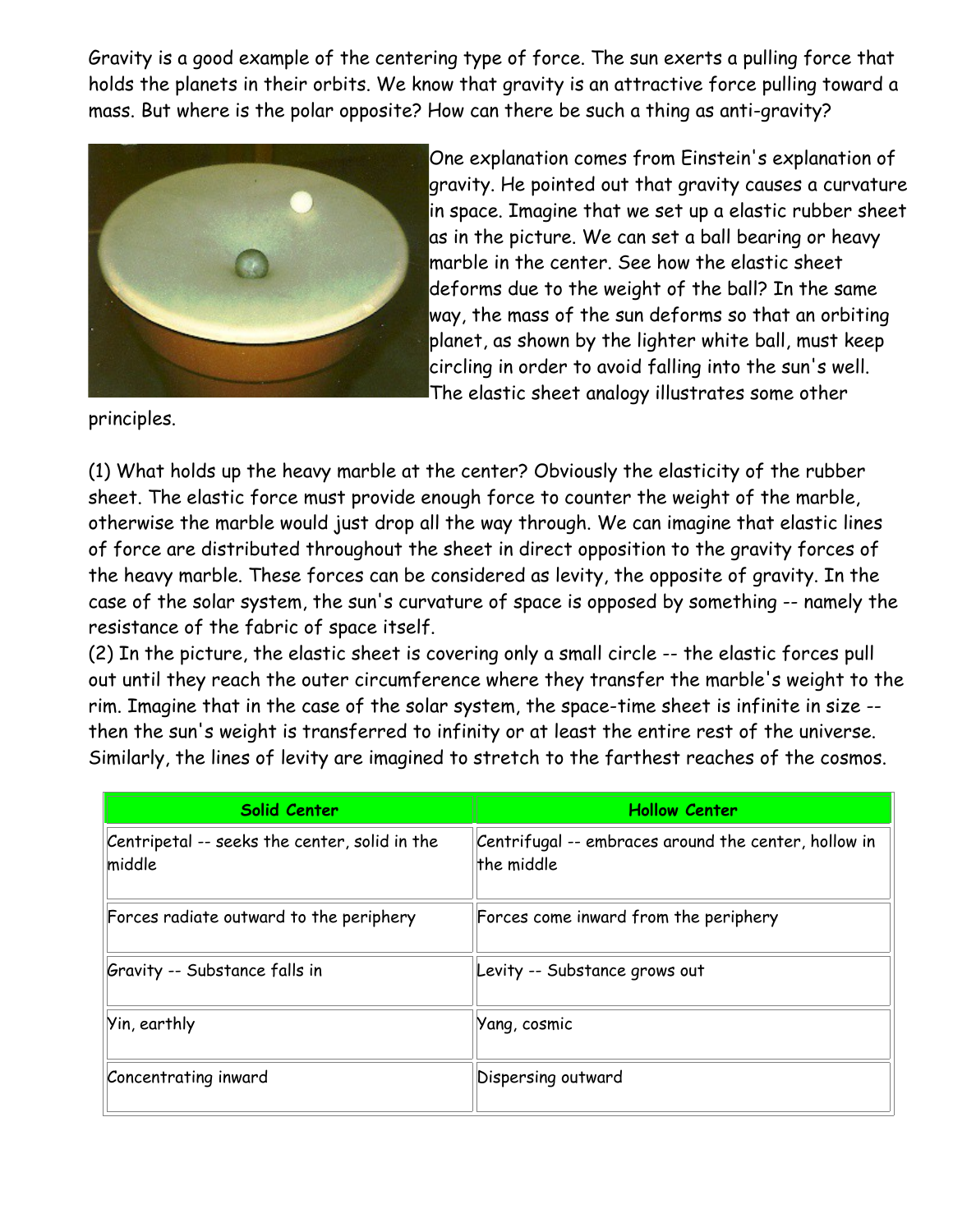#### **Projective Geometry Applied To Plant Forms**



Perspective geometry is a study useful for illustrating the types of forces. First, the geometry can describe a point focus, where all the lines converge into the solid point, radiating like a sun.

But there is another way for geometry to create a point as well. Imagine a series of lines that sweep in and form a series of tangents to a circle. As the circle gets smaller, it converges on a point. But this point is different. It is a hollow point, one formed by the tangent lines coming in from the distant periphery. Now perhaps you see why this relates to biodynamics. We have here the model of two kinds of forces - those coming from the center point and those coming from the outside, converging on the center point.





What happens when we put the two points in proximity? The dynamic lines form a lemniscate shape, like a figure eight. (These wonderful pictures come from Olive Whicher and George Adams, The Plant Between Sun and Earth.)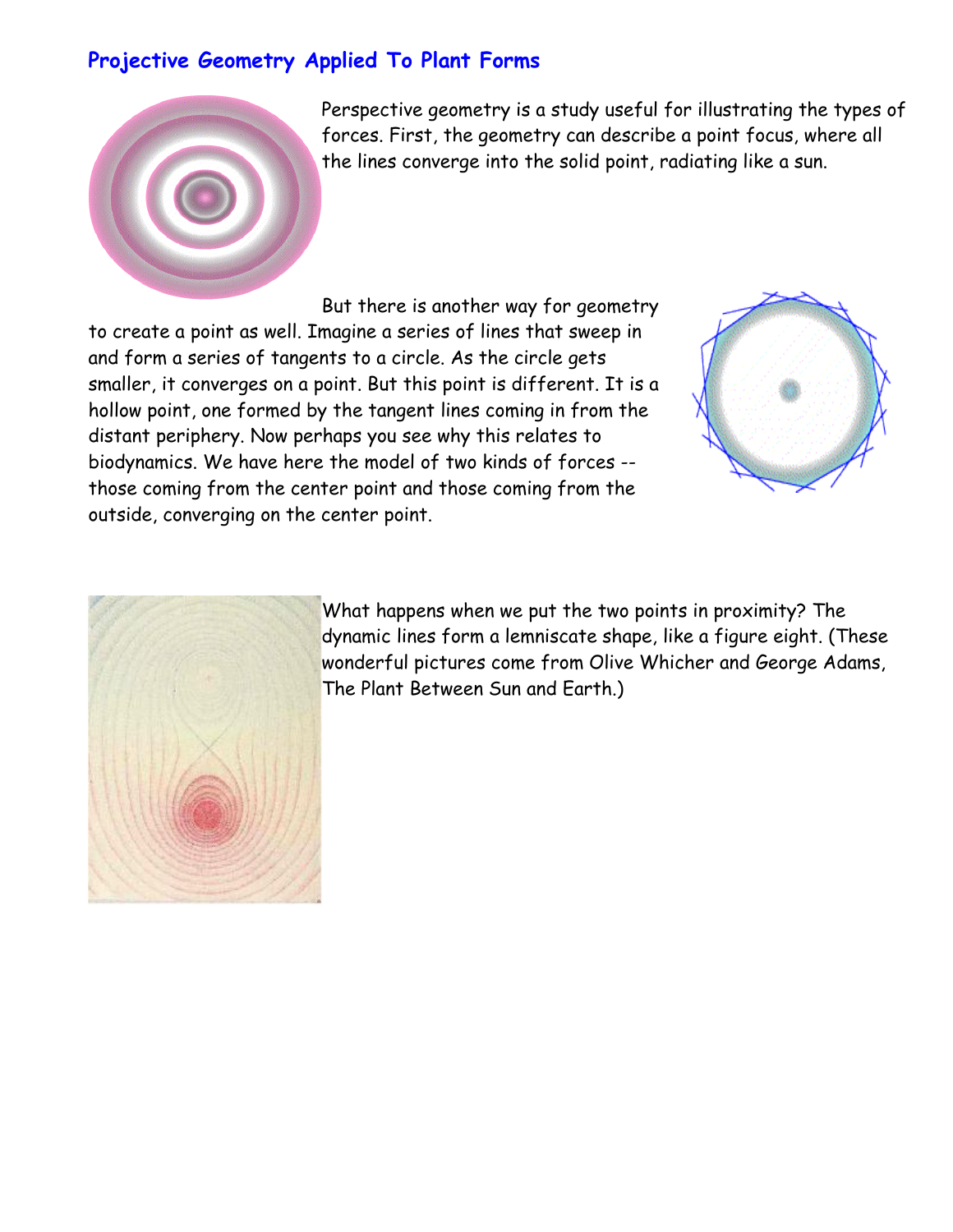We find this same shape in natural forms. We see a solid center in the root. Here the plant draws in and stores substance and forces. We see the plant seeking, but never quite reaching, the hollow center where it sends the stored forces.



Flower forms offer further examples of the solid and hollow points.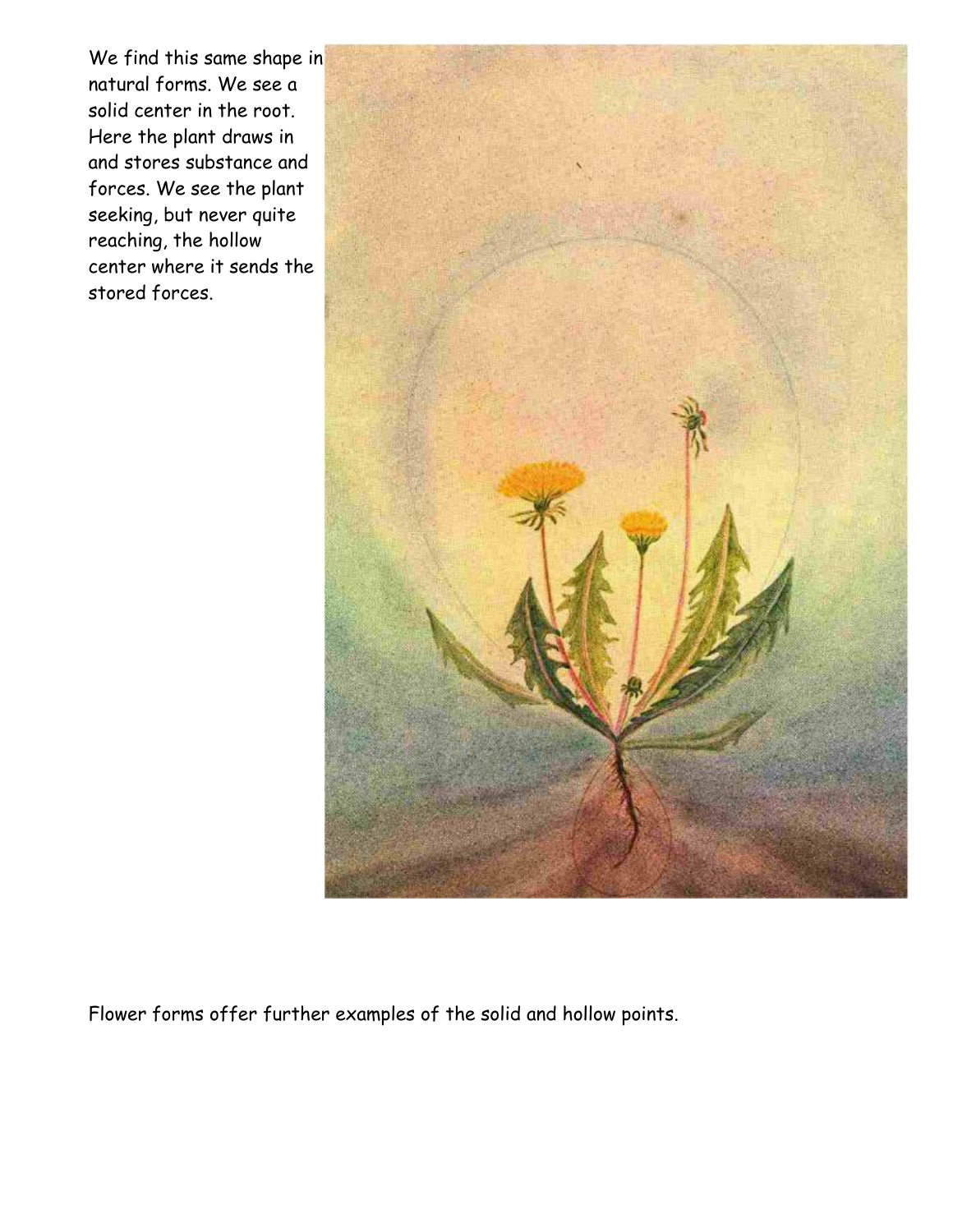





#### **Creation of the Stars and Planets**

And the same sort of patterns occur on the largest scale. This beautiful picture taken by the Hubble Space telescope shows a spiral galaxy called M100, that is much like our own Milky Way galaxy. Notice how the matter arranges itself in swirling, rotating arms. This is one example of a system self-organizing.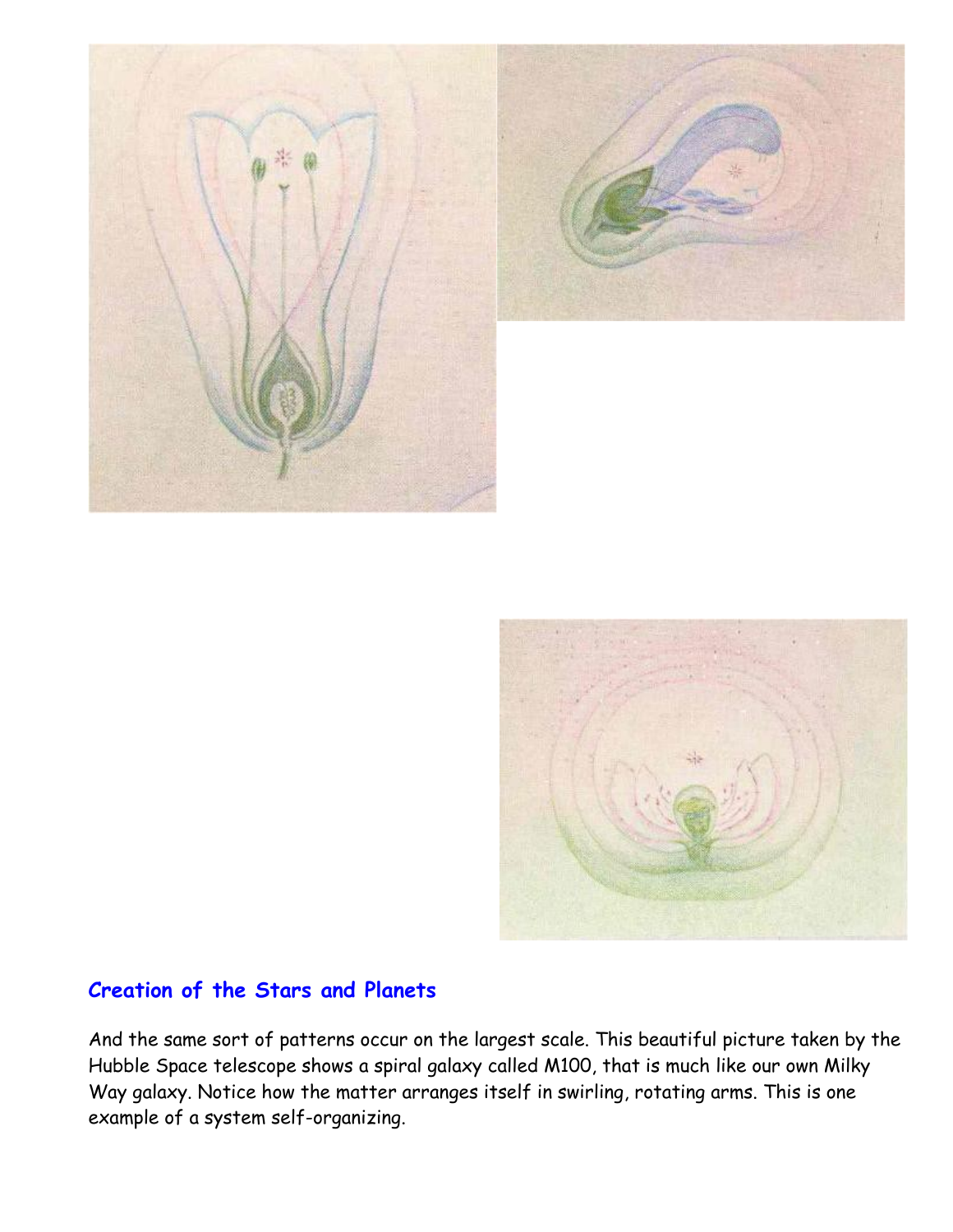Suppose we start with a swirling, disorganized cloud of matter. Over time, some of the mater will clump together, creating a gravitational center. Slowly moving matter will fall into the center; while rapidly moving matter will orbit around the center. What is curious about the organization is that, over time, it tends to form a disk-shaped aggregation. Matter around the vertical poles is moving slower forms an in-falling vortex. Matter around the equator is moving faster and tends to squirt out in the horizontal plane. Thus, the galaxy develops arms that are spinning outwards.





The spinning disk exists in a

universe pervaded by energy fields including gravity as well as levity. Glen Atkinson draws from Hindu creation mythology, "Now it is with Lord Brahma that our story can start. All the universes breathed into creation by Brahma are 'swimming ' in a sea of chi or cosmic ether. This force is said to permeate all of creation and when it comes into manifestation appears as a growth process." As the disk spins through the cosmos, it intersects with chi or the life-force

energy. The rotating edge picks up the energy, just as the windshield of a moving car picks up the rain. So the chi energy appears to be entering from the direction of rotation and in the plane of the disk.



A cloud of matter...

forms a center and disk.

Outer clumps form planets. The central star ignites and blows the dust away.

Leaving a solar system.

A similar process led to the formation of the solar system. In this case, the disk of matter coalesced into planets, each circling the sun. Once the sun ignited as a star, the "solar wind", a flow of charged particles and light, pushed any remaining dust and gas out of the solar system. Note that the distances between the planets are not arbitrary. The planets are set up as a series of resonance nodes in the cloud of matter and become separated according to a distribution known as Bodes' Law. These resonance patterns mean that the orbits of the planets are related as integer ratios (to be discussed later).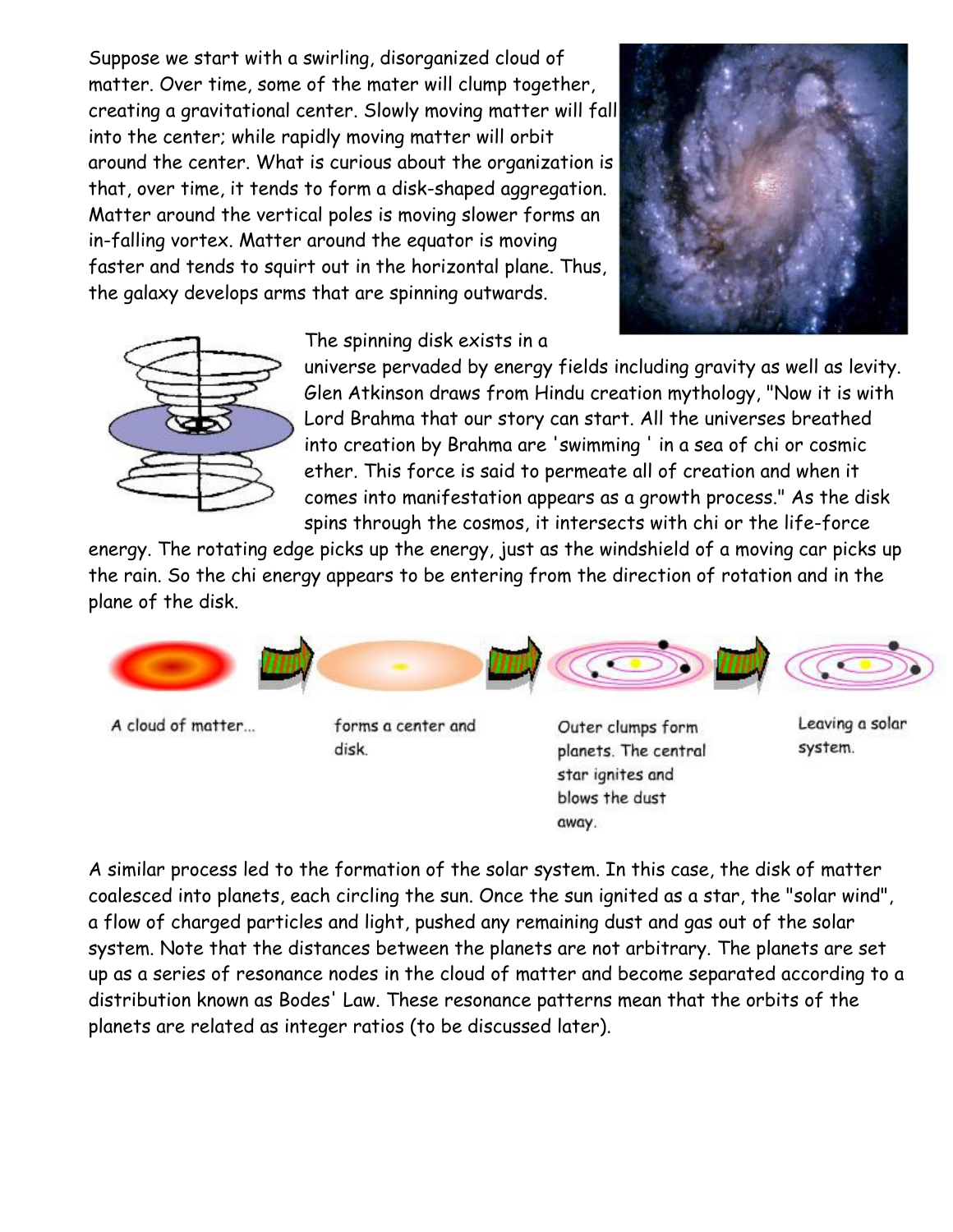

#### **Center-Periphery Interchange**

The interchange between center and periphery is a recurring theme in biodynamics. The sun has an interchange with the surrounding solar system, the organs of animals interchange with their outside layer, even the compost pile has a relationship with it's skin. This is an important principle and surprisingly consistent with modern system theory. Remember in the generalized system we discussed earlier, the system needs to have a boundary and an "outside". The outside serves as the source of energy (negentropy) that the system uses to create order within its own boundary. How is it possible that the system finds a pattern for self-organization? It does not seem entirely satisfactory to expect that the elements of the system contain an inherent pattern. Biodynamics teaches that the pattern comes from outside the system. Hence, the importance of a center-to-periphery-and-back exchange.



The Universe - Two Billion Years after the Big Bang (Computer Animation - T. Theuns, MPA) -es-BSO PR Proto 19a.01 (189/av 2001) .0 Stription Southern Obse

Interestingly, science has come to understand that the periphery is not a uniform object. This picture shows a simulation of what the universe looked like shortly after it was formed in the "big bang". We see that the promordial matter has begun to arrange itself into clusters and filaments. It is these formative forces, however faint, that are considered to still be coming at us from the far periphery. (Source: This simulated image was computed by Tom Theuns at the Max-Planck-Institute for Astrophysics, Garching, Germany.)

Space is curved near the planets, diverting the lines of gravity and levity that reach to the sun. Thus, the planets serve as nodes in the plane of the disk, focusing the incoming lines of chi as they fall toward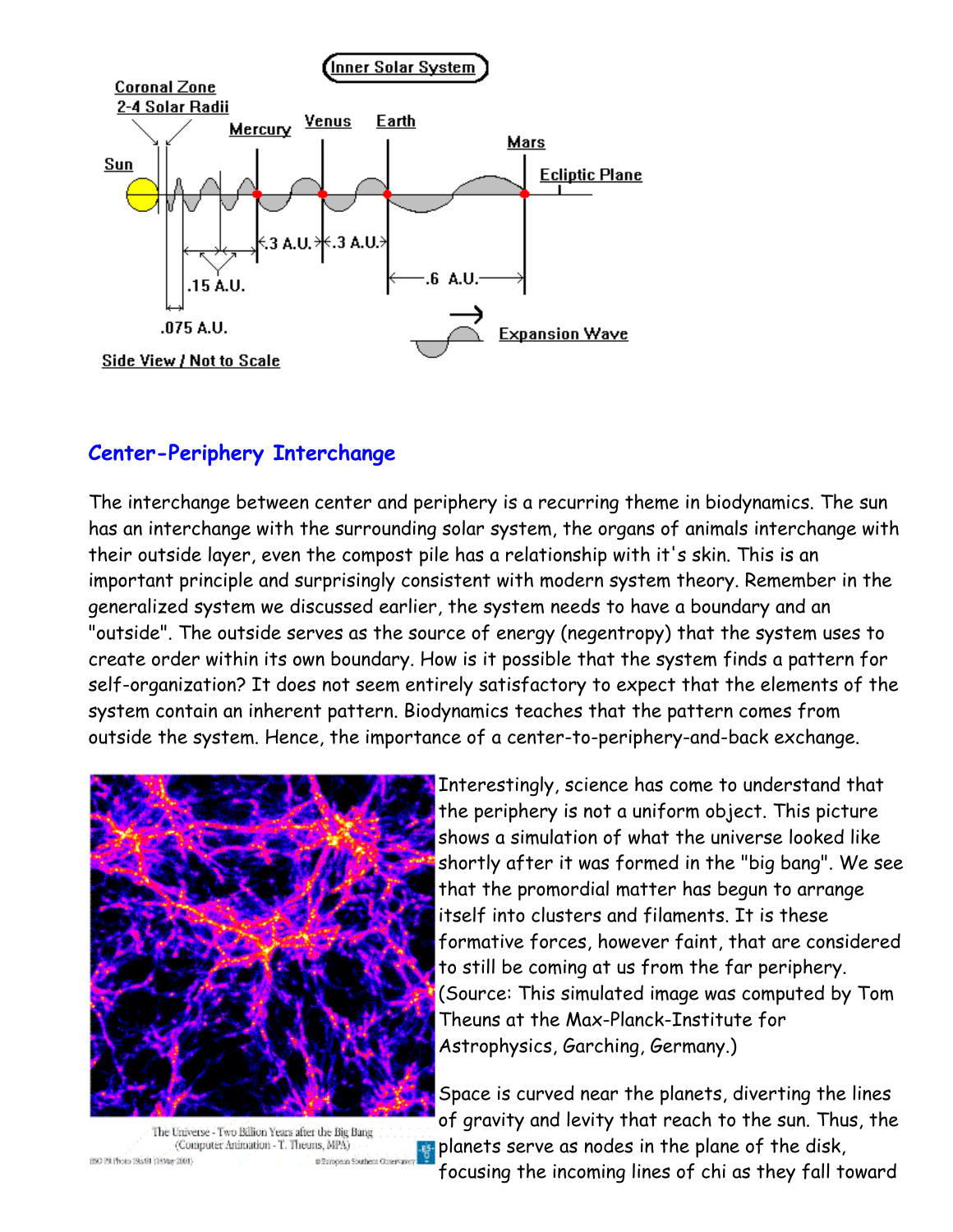Earth and the sun. The chi comes in opposite to the Earth's rotation, so it acts as if coming from the eastern horizon. Toward sunrise and sunset, the lines are sweeping right across the Earth's surface, headed toward the sun -- so at these times chi is especially active.

#### **Summary**

Recent discoveries of self-organizing systems expose failures of the mechanistic, deterministic approach. Systems science finds that systems can self-organize but has no satisfactory explanation for where the organizing pattern comes from. As we have seen, the conventional way of thinking is not always true. The test of conceptual models is to see if they work -- by improving understanding, suggesting explanations and practical, testable actions. The conceptual model proposed by biodynamics can be rich in practical applications without being "true" in terms of science.

Biodynamics is not alone in pursuing a holistic, ecological perspective. It differs, however, in emphasizing the dynamic phenomena of growth and development. In observing growth patterns, we can discern two polarities in how growth patterns manifest. Biodynamics asserts that "pattern" comes from outside, carried by vital formative forces. The polarities of center-seeking or periphery-seeking are a general principle that can be recognized in at many levels of natural systems. Together, they characterize the center/periphery interaction that defines systems as well as emphasizing the wave-like nature of many system phenomena. One sees the physical body as focused on a solid center while the life-body unfolds dynamically, developing over time, and receiving from the far-distant outside through the hollow center of counter-space.



### **References:**

Olive Whicher and George Adams, The Plant Between Sun and Earth, Rudolf Steiner Press, 1980, ISBN 0-85440-360-4.

Fritjof Capra, The Web of Life, Anchor Books, 1996, ISN 0-385-47675-2.

Paul Davies, The Cosmic Blueprint, Simon and Schuster, 1988, ISBN 0-671-60233-0

Gerbert Grohman, The Plant, Rudolf Steiner Press, 1974 ISBN 0-85440-282-7.

Time lapse photo http://www.home.eznet.net/~ekinsman timelapse.com/theahttp://www.pbs.org/wgbh/nova/odyssey/clips/movfis.htmlter/guide.html